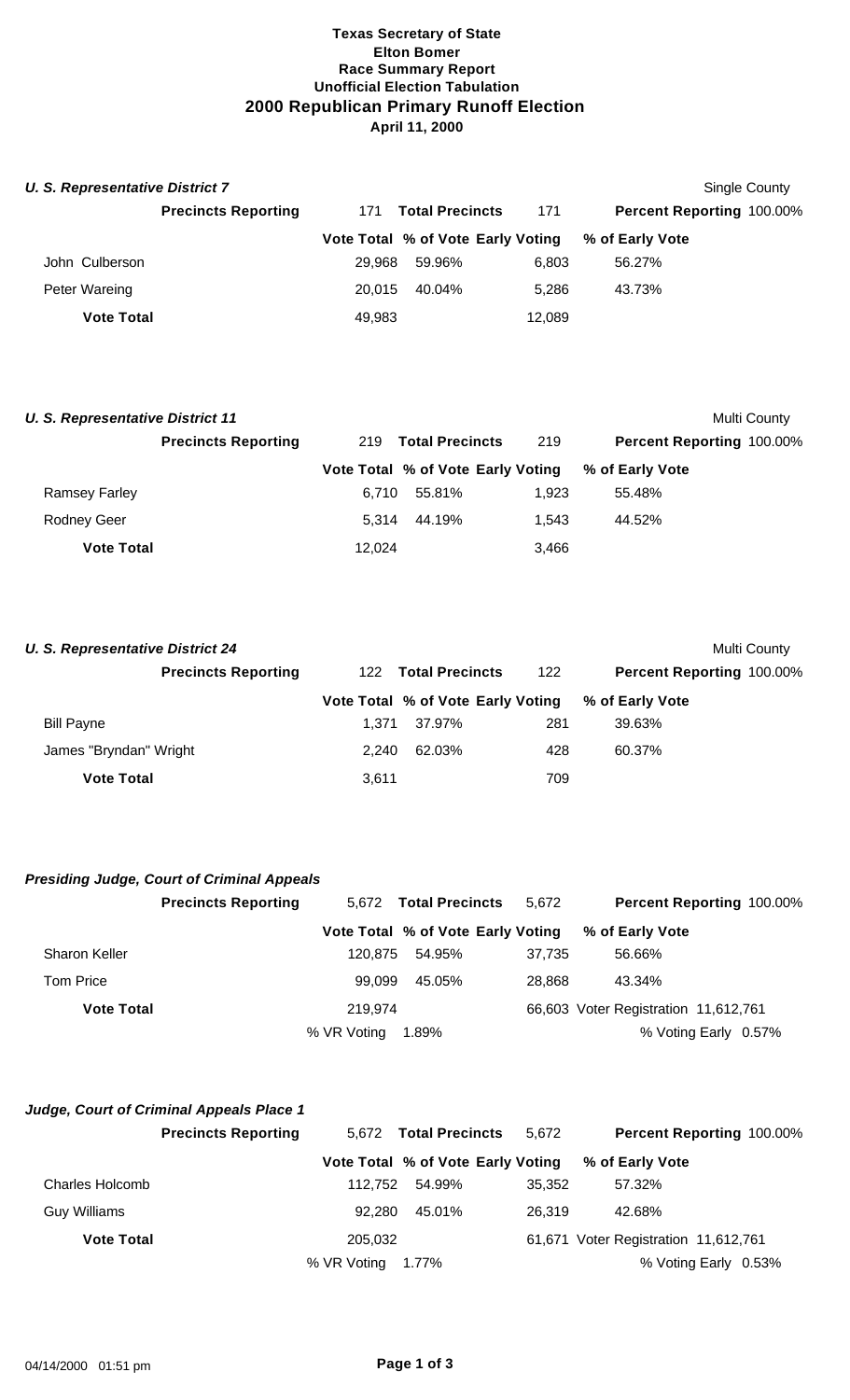## **Texas Secretary of State Elton Bomer Race Summary Report Unofficial Election Tabulation 2000 Republican Primary Runoff Election April 11, 2000**

| Judge, Court of Criminal Appeals Place 2 |             |                                   |        |                                      |
|------------------------------------------|-------------|-----------------------------------|--------|--------------------------------------|
| <b>Precincts Reporting</b>               | 5.672       | <b>Total Precincts</b>            | 5.672  | <b>Percent Reporting 100.00%</b>     |
|                                          |             | Vote Total % of Vote Early Voting |        | % of Early Vote                      |
| Barbara Parker Hervey                    | 118.354     | 55.67%                            | 37,180 | 57.59%                               |
| Jim Wallace                              | 94.235      | 44.33%                            | 27.381 | 42.41%                               |
| <b>Vote Total</b>                        | 212.589     |                                   |        | 64,561 Voter Registration 11,612,761 |
|                                          | % VR Voting | 1.83%                             |        | % Voting Early 0.56%                 |

| <b>Member, State Board of Education, District 10</b> |                            |        |                                   |       |                                  | Multi County |
|------------------------------------------------------|----------------------------|--------|-----------------------------------|-------|----------------------------------|--------------|
|                                                      | <b>Precincts Reporting</b> | 502    | <b>Total Precincts</b>            | 502   | <b>Percent Reporting 100.00%</b> |              |
|                                                      |                            |        | Vote Total % of Vote Early Voting |       | % of Early Vote                  |              |
| <b>Bob Schoolfield</b>                               |                            | 10.349 | 49.27%                            | 2.535 | 48.15%                           |              |
| Cynthia A. Thornton                                  |                            | 10.655 | 50.73%                            | 2.730 | 51.85%                           |              |
| <b>Vote Total</b>                                    |                            | 21,004 |                                   | 5,265 |                                  |              |

| <b>State Senator, District 2</b> |                            |       |                                   |       |                                  | Multi County |
|----------------------------------|----------------------------|-------|-----------------------------------|-------|----------------------------------|--------------|
|                                  | <b>Precincts Reporting</b> |       | 190 Total Precincts               | 190   | <b>Percent Reporting 100.00%</b> |              |
|                                  |                            |       | Vote Total % of Vote Early Voting |       | % of Early Vote                  |              |
| Bob Deuell                       |                            | 4.706 | 62.90%                            | 1.324 | 60.96%                           |              |
| <b>Richard Harvey</b>            |                            | 2.776 | 37.10%                            | 848   | 39.04%                           |              |
| <b>Vote Total</b>                |                            | 7,482 |                                   | 2,172 |                                  |              |

| <b>State Representative District 48</b> |                            |       |                                   |     | Single County             |
|-----------------------------------------|----------------------------|-------|-----------------------------------|-----|---------------------------|
|                                         | <b>Precincts Reporting</b> |       | 45 Total Precincts                | 45  | Percent Reporting 100.00% |
|                                         |                            |       | Vote Total % of Vote Early Voting |     | % of Early Vote           |
| Scott Loras                             |                            | 1.097 | 43.10%                            | 232 | 48.33%                    |
| Jill Warren                             |                            | 1.448 | 56.90%                            | 248 | 51.67%                    |
| <b>Vote Total</b>                       |                            | 2,545 |                                   | 480 |                           |

| <b>State Representative District 130</b> |                            |        |                                   |       |                           | Single County |
|------------------------------------------|----------------------------|--------|-----------------------------------|-------|---------------------------|---------------|
|                                          | <b>Precincts Reporting</b> | 34     | <b>Total Precincts</b>            | 34    | Percent Reporting 100.00% |               |
|                                          |                            |        | Vote Total % of Vote Early Voting |       | % of Early Vote           |               |
| <b>Bill Callegari</b>                    |                            | 5.766  | 54.34%                            | 1.147 | 54.10%                    |               |
| Aubrey Thoede                            |                            | 4.845  | 45.66%                            | 973   | 45.90%                    |               |
| <b>Vote Total</b>                        |                            | 10.611 |                                   | 2,120 |                           |               |